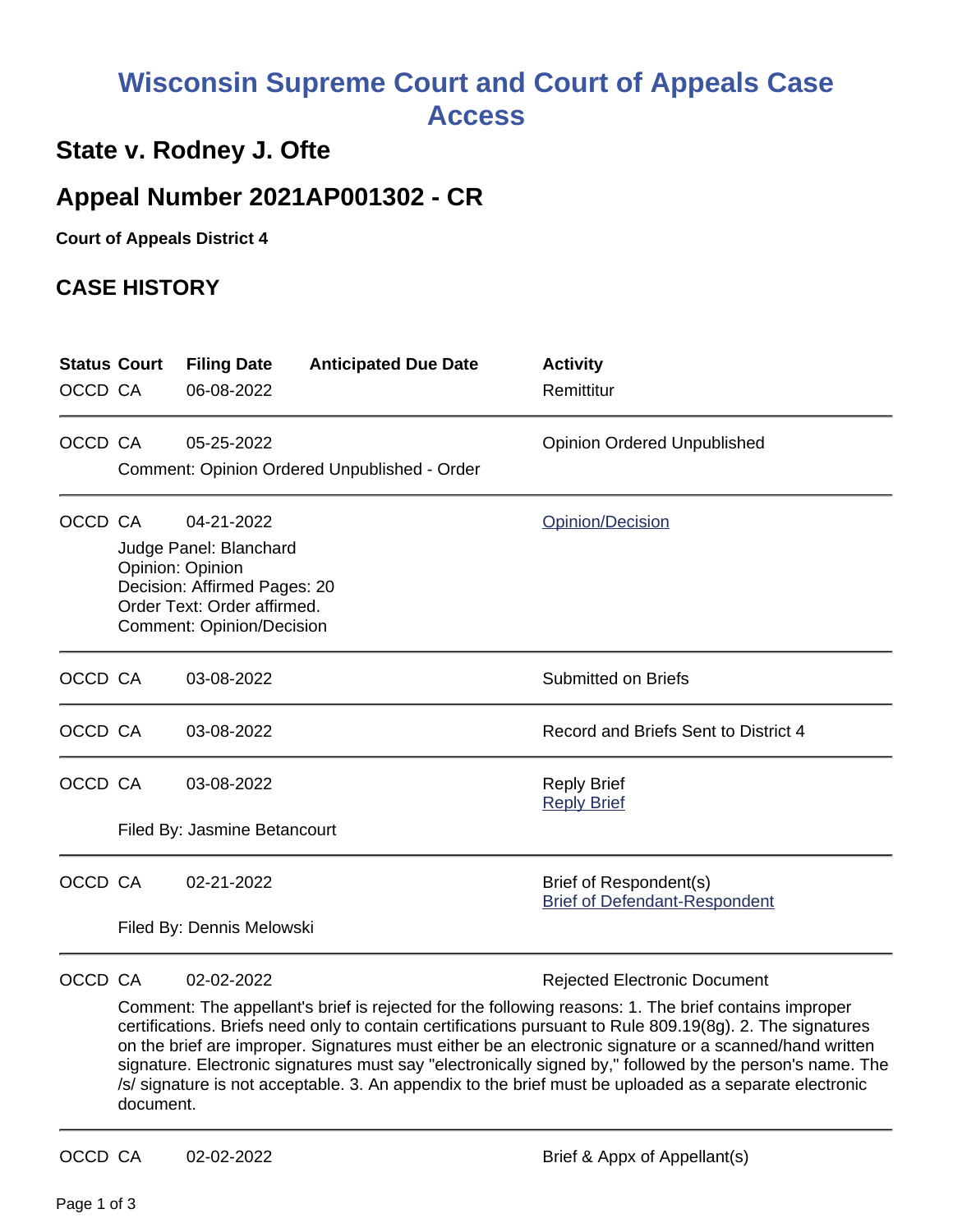OCCD CA 12-30-2021 Motion to Extend Time Filed By: Jasmine Betancourt Submit Date: 12-30-2021 Decision: (G) Grant Decision Date: 1-3-2022 IT IS ORDERED that the time to file the appellants brief is extended to February 2, 2022. See BAP event due on 2-2-2022 OCCD CA 10-11-2021 **Rejected Electronic Document** Comment: Motion to Extend Time to File Brief; Duplicate, no action necessary. OCCD CA 10-11-2021 Rejected Electronic Document Comment: Motion to Extend Time to File Brief; Duplicate, no action necessary. OCCD CA  $10-08-2021$  Motion to Extend Time Filed By: Timothy Gaskell Submit Date: 10-11-2021 Decision: (G) Grant Decision Date: 10-13-2021 IT IS ORDERED that the time to file the appellants brief is extended to January 3, 2022. See BAP event due on 1-3-2022 OCCD CA 10-05-2021 10:00 Rejected Electronic Document Comment: Motion to Extend Time to File Brief; this document is rejected because counsel filed the document as a "non-party filer." Counsel is opted-in to the case to file electronically and should not be filing as a non-party filer. \*\*Please contact the eFile Helpline at 800-462-8843 for assistance with eFiling. Or visit here: https://www.wicourts.gov/ecourts/efileappellate/docs/existingcase.pdf \*\*

OCCD CA 10-04-2021 **Rejected Electronic Document** 

Comment: Motion to Extend Time to File Brief; this document is rejected because counsel filed the document as a "non-party filer." Counsel is opted-in to the case to file electronically. Please contact the eFile Helpline at 800-462-8843 for assistance with eFiling

OCCD CA 10-04-2021 **Rejected Electronic Document** 

Comment: Motion to Extend Time to File Brief; this document is rejected because counsel filed the document as a "non-party filer." If counsel needs assistance with eFiling, please contact the eFile Helpline at 800-462-8843.

OCCD CA 09-22-2021 Supplement to Record

Comment: 41-4 to 41-4, ELECTRONICALLY FILED

OCCD CA 09-21-2021 Response

Comment: counsel for the State shall file with the clerk of circuit court a properly prepared amended notice of appeal